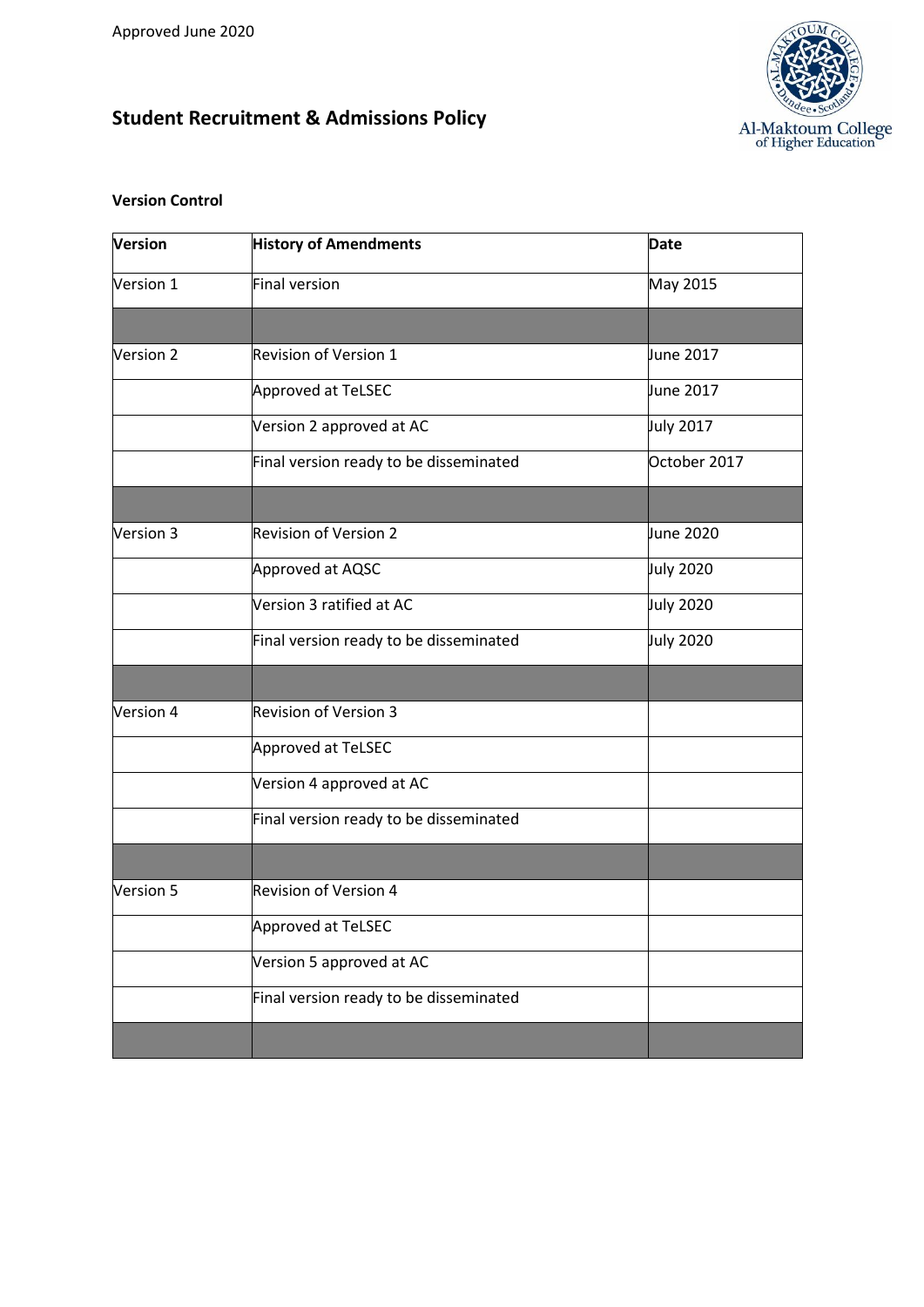#### **Contents**

### **Contents**

This policy outlines the College's aims for the recruitment and admission of students. It also describes the processes which are used to select and admit new students to our programmes.

This policy is the responsibility of the Admissions Office and is monitored and reviewed annually by the College considering experience, research and good practice.

## <span id="page-1-0"></span>The College's recruitment and admissions aims

The College's recruitment and admissions support the goals and aims of the College as detailed in its Mission and Strategic Plan.

We aim to further develop our teaching and research provision, ensuring high quality is delivered in these areas for suitably qualified students.

We hope to produce alumni who demonstrate excellence and distinctiveness in their chosen field. Therefore, we aim to recruit students:

- of the highest academic and intellectual ability
- with the potential and motivation to succeed on our programmes
- who will fully engage with, and benefit from, studying at the College

We recruit students by:

- providing clear and transparent admissions information to prospective applicants
- operating a fair and effective admissions process
- ensuring the consistent application of policy across the College
- welcome applications from the widest range of educational, social and cultural backgrounds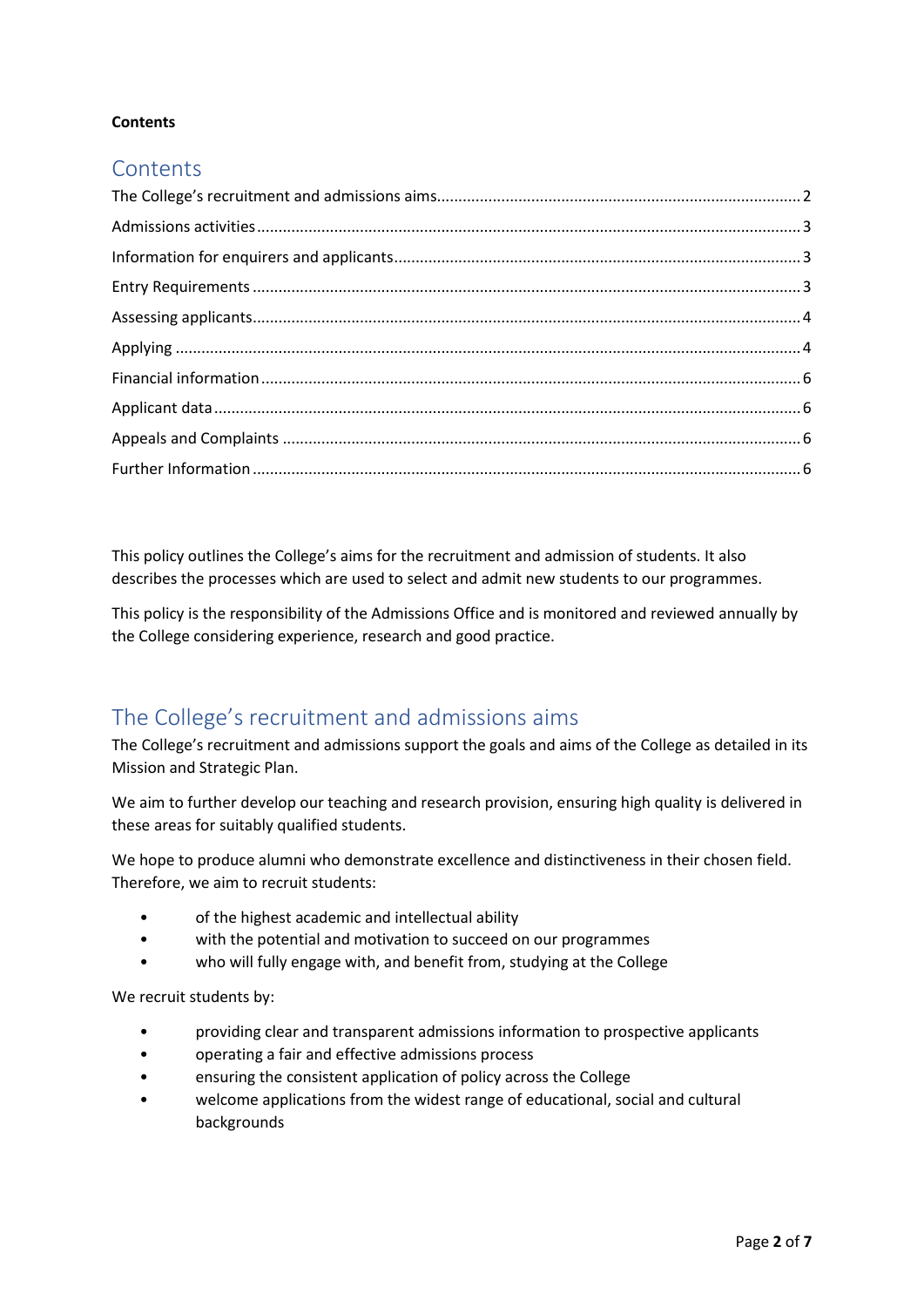We are committed to providing a fair, effective and professional admissions service which is consistent with good practice. The College also has a commitment to equality and diversity and welcomes applications from all who are eligible to apply.

### <span id="page-2-0"></span>Admissions activities

Academic staff and Admissions work in partnership to provide an effective admissions service

#### **Admissions**

- Has responsibility for determining and managing the College's Student Admissions Policy and procedures
- Providing advice and support to academic staff, enquirers and applicants; assessing applications
- Making offers in consultation with academic staff; and developing and managing effective systems for admissions

#### **Academic staff**

- Has responsibility for determining entry requirements and assessment processes for the programmes
- Assessing academic aspects of applications and making offers
- Providing detailed and up-to-date programme information for enquirers and applicants

## <span id="page-2-1"></span>Information for enquirers and applicants

The College is committed to providing accurate admissions and programme information which is clear, comprehensive and easily accessible for enquirers and applicants

Admissions and programme information, including information about entry requirements, fees and how we assess applicants, is published on our website at www.almcollege.ac.uk

We aim to provide accurate and up-to-date information in all our publications but – as the printed programme leaflets are published so far in advance – applicants should always refer to our website for the most up to date admissions and programme information

### <span id="page-2-2"></span>Entry Requirements

The College welcomes applications from students who can demonstrate that they are able to benefit from the programme they have chosen to study and from the learning and research environment that the College provides.

To ensure that all applicants are prepared for their studies, each programme has academic entry requirements which applicants will need to fulfil. The entry requirements for each programme can be found on the individual programme pages on our website at [almcollege.ac.uk](http://www.almcollege.ac.uk/)

If applicants to Arabic Language programmes do not have formal qualifications evidencing their existing language competency, entry may be determined by taking an entry test. This measure is to ensure that students the admitted to each programme are studying at the correct level and can complete their studies successfully.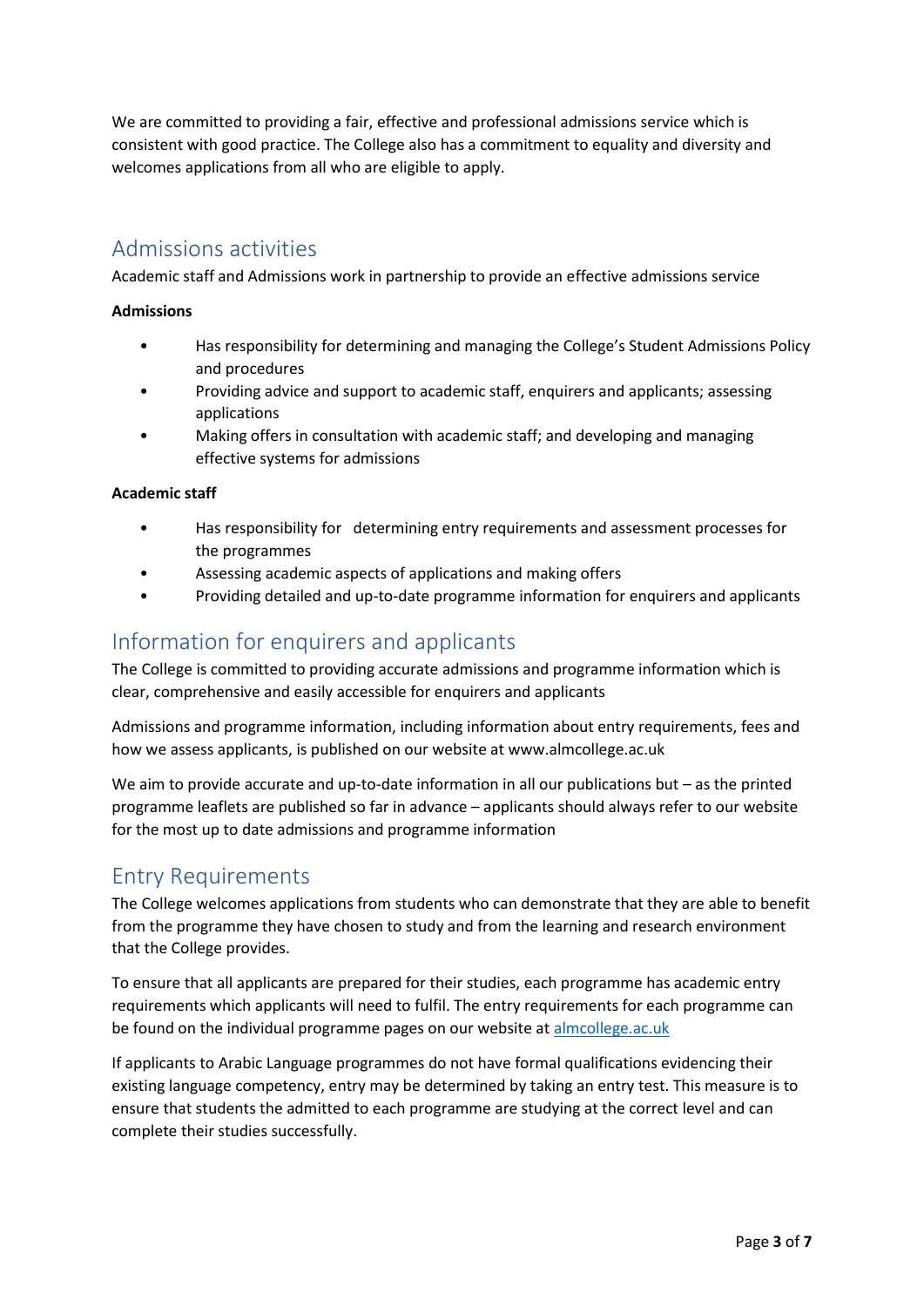In addition to academic entry requirements, the College requires all students to show that their English language is at a level which allows them to successfully complete their chosen programme. Information on acceptable English language qualifications can be found at [almcollege.ac.uk/study/entry-requirements/](http://www.almcollege.ac.uk/study/entry-requirements/)

Applicants are asked to provide two references (at least one of these should be an academic reference, and if you are currently employed one may be from an employer). For applicants who are already studying with another education provider, a reference from the lead supervisor/head of programme should be supplied.

References should be submitted directly to Admissions, either on headed paper or from an official company/university email address.

## <span id="page-3-0"></span>Assessing applicants

The College looks for motivated students with the necessary academic preparation, as detailed in the entry requirements for each programme, who will benefit from the College's learning and research environment.

We are keen to ensure that all applicants are provided with an equal opportunity to demonstrate their skills, potential and achievements. The College's methods of assessment are fair and valid, applied consistently for each programme and reviewed regularly. Each applicant is assessed on an individual basis, with academic discretion used in assessing the range of evidence presented by applicants.

In assessing the academic suitability of applicants, we consider the following information:

- achievement in awarded qualifications
- predicted achievement in qualifications for current studies
- personal statement, for evidence of motivation and commitment to the subject area, and for reasons for their interest in the College
- references, for confirmation of academic potential and personal qualities

External sources, such as the UK's National Recognition Information Centre (NARIC), are consulted to determine whether applicants meet the academic entry requirements.

We reserve the right to assess prior attainment within the context of academic judgement and discretion, whilst bearing in mind our commitment to fair and consistent consideration of all applicants. Applicants may be invited to attend an interview as part of the assessment process.

## <span id="page-3-1"></span>Applying

#### **How and when to apply**

There is no set closing date for applications. Applications for the current academic year must be received well before the date when teaching starts, giving adequate time for this to be processed (21 working days). This is particularly important for those requiring a CAS for a Tier 4 visa application, which can take many months to organise.

Those who submit their application without leaving enough time for it to be processed may not be given an offer for the current academic year.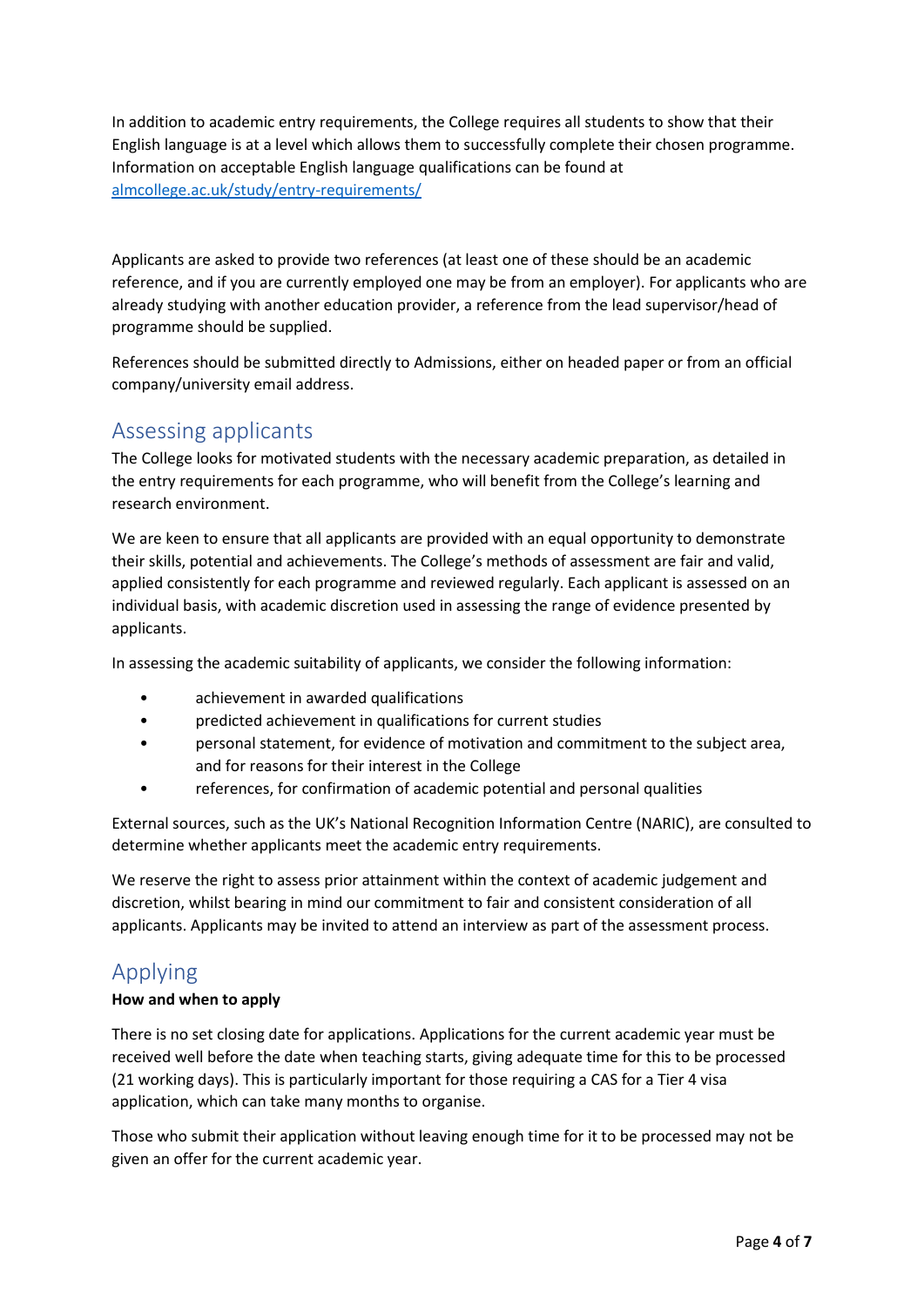The application forms and accompanying information can be found on our website: [almcollege.ac.uk/application-form/](https://www.almcollege.ac.uk/application-form/)

#### **How long is the application process?**

The College endeavours to process applications within 7 working days (approximately 1 weeks). This is dependent upon applications arriving complete with references and other supporting documents.

#### **Communication with applicants**

The College recognises the importance of keeping applicants informed and aims to provide effective updates at key stages during the admissions process. The College normally communicates by email with applicants.

We send a range of communications to applicants which include the following:

- acknowledgement of the receipt of an application
- confirmation of the offer of entry and any conditions attached to the offer
- confirmation of meeting the conditions attached to the offer (if applicable)
- welcome and registration information

#### **Offer letters**

Successful applicants will receive an Offer Letter from the College. The offer will either be conditional based on qualifications or requirements yet to be completed, or unconditional.

#### **Feedback**

The College provides feedback on request to unsuccessful applicants. Feedback can be requested by email to [admissions@almcollege.ac.uk](mailto:admissions@almcollege.ac.uk)

We aim to respond to requests for feedback in writing by either letter or email within 14 working days. Following receipt of feedback, if applicants believe they have grounds for an appeal on the admissions decision, they should consult the College's Complaints and Appeals Procedure for Applicants.

#### **Applicants with additional support needs**

The College welcomes applications from students with disabilities or additional support needs. Applications from such students are assessed following the standard procedures and consideration of support requirements remain entirely separate. If an offer is made, an assessment will be carried out to ensure the College can provide the required support.

#### **Applicants with criminal convictions**

As part of its duty and care to staff and students, the College asks applicants for information about any relevant criminal convictions. This information is considered before an offer to study is made and will depend on the nature and background of the offence.

Relevant is defined as criminal offences involving any kind of violence, offences concerning the intention to harm or resulting in actual bodily harm, the unlawful supply of controlled drugs or substances where the conviction concerns commercial drug dealing or trafficking, offences involving firearms, arson or those listed in the Sex Offences Act 2003 of the Terrorism Act 2006. Convictions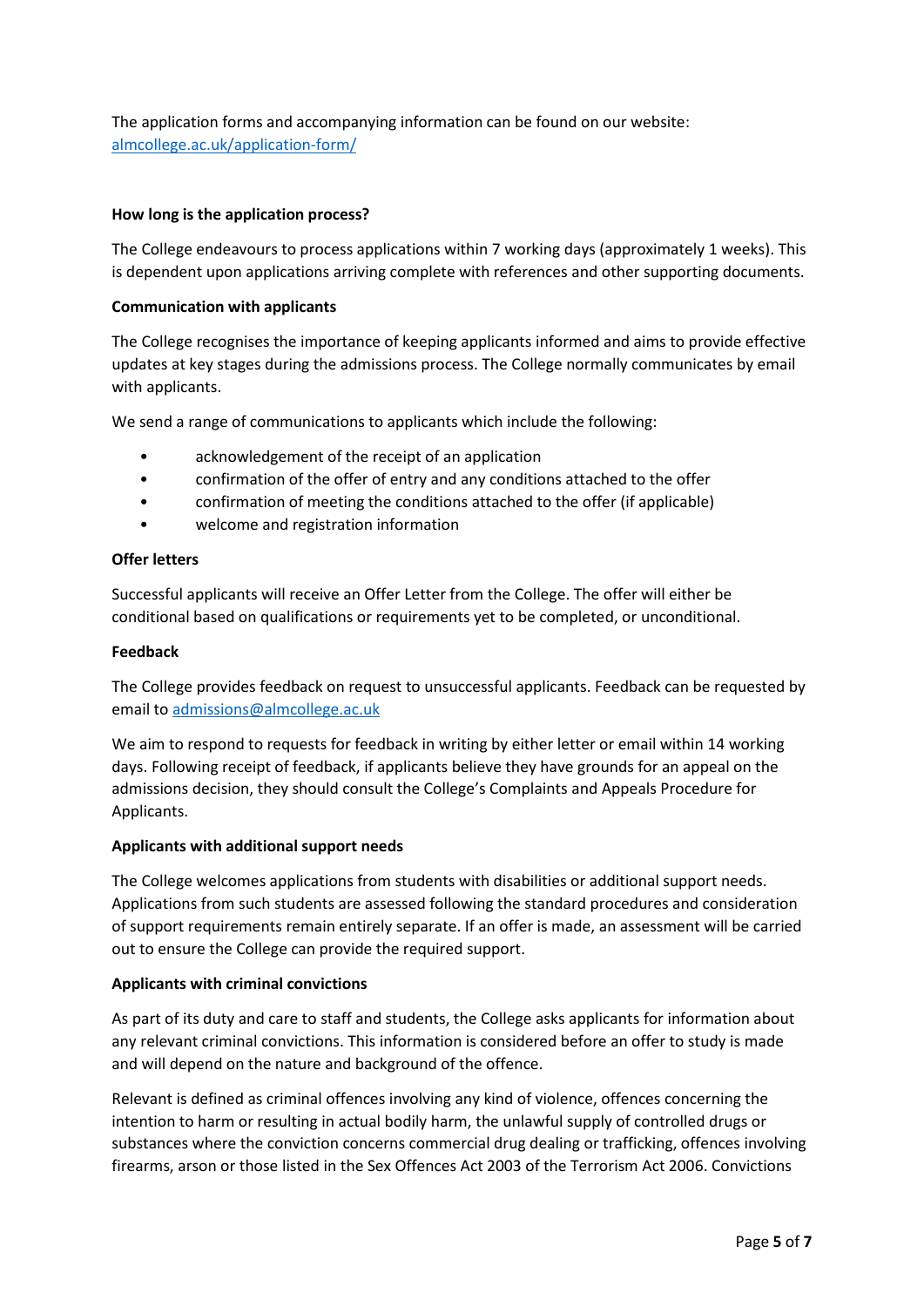that are spent (as defined by the Rehabilitation of Offenders Act 1974) are not considered to be relevant.

#### **Fraud and omitted details**

The College reserves the right to withdraw any offer made based on an application which has been found to contain fraudulent information. The College may also withdraw the offer if an applicant has been found to have omitted key information from their application or provided inaccurate information. Any student found to have been admitted based on fraudulent information may have their studies terminated. Applicants are responsible to informing the College if any of their details change during the application process.

#### **Deferred applications**

The College welcomes deferred applications and will usually consider requests from students to defer after an application has been submitted. The College allows students to defer their application for up to one academic year before asking the student to re-apply.

### <span id="page-5-0"></span>Financial information

The College requires all applicants to provide evidence that they have access to sufficient funds to pay tuition fees and living expenses during their studies. Information about funding is requested in the application to the College.

The College has two fee categories – Home/EU student and Overseas students. Only those students who require a Tier 4 visa for entry and study in the UK are considered by the College to be Overseas students for fees purposes.

## <span id="page-5-1"></span>Applicant data

The data submitted as part of each application is used to assess the suitability of an applicant for study at the College. Anonymised data may also be used by the College for statistical and reporting purposes. Application data forms part of the student record for applicants who are admitted to the College. Personal data for applicants who are not admitted to the College is destroyed within 2 years.

## <span id="page-5-2"></span>Appeals and Complaints

At Al-Maktoum College we are committed to the provision of high quality and fair admissions procedures for all our applicants. We recognise, however, that there may be occasions when an applicant will feel dissatisfied with the outcome.

If an applicant feels they have a cause for an appeal or complaint, they should consult the College's Complaints and Appeals Procedure for Applicants, found on the website: [almcollege.ac.uk/study/how-to-apply/](https://www.almcollege.ac.uk/study/how-to-apply/)

We advise all applicants to note the section on Feedback prior to submitting an appeal or complaint.

### <span id="page-5-3"></span>Further Information

For further information about the Al-Maktoum College of Higher Education, please visit [almcollege.ac.uk](http://www.almcollege.ac.uk/)